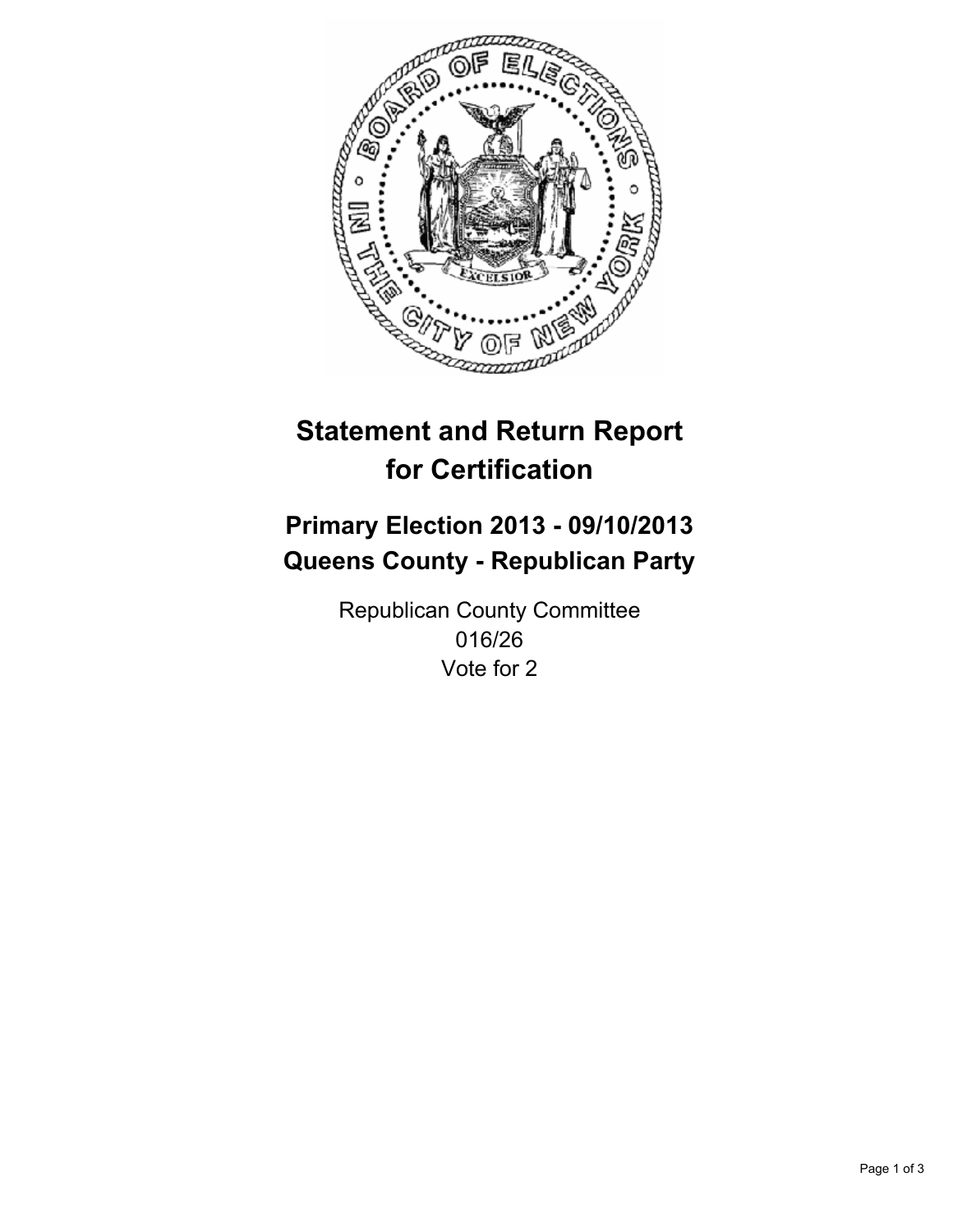

## **Assembly District 26**

| <b>EMERGENCY</b>            | 0        |
|-----------------------------|----------|
| ABSENTEE/MILITARY           | 3        |
| <b>FEDERAL</b>              | 0        |
| <b>SPECIAL PRESIDENTIAL</b> | 0        |
| <b>AFFIDAVIT</b>            | 0        |
| <b>JEAN EGERS</b>           | $\Omega$ |
| <b>JEANETTE WENTWORTH</b>   | $\Omega$ |
| <b>FRANK SKALA</b>          | $\Omega$ |
| MARIA R. VACCARO            | $\Omega$ |
| <b>Total Votes</b>          | 0        |